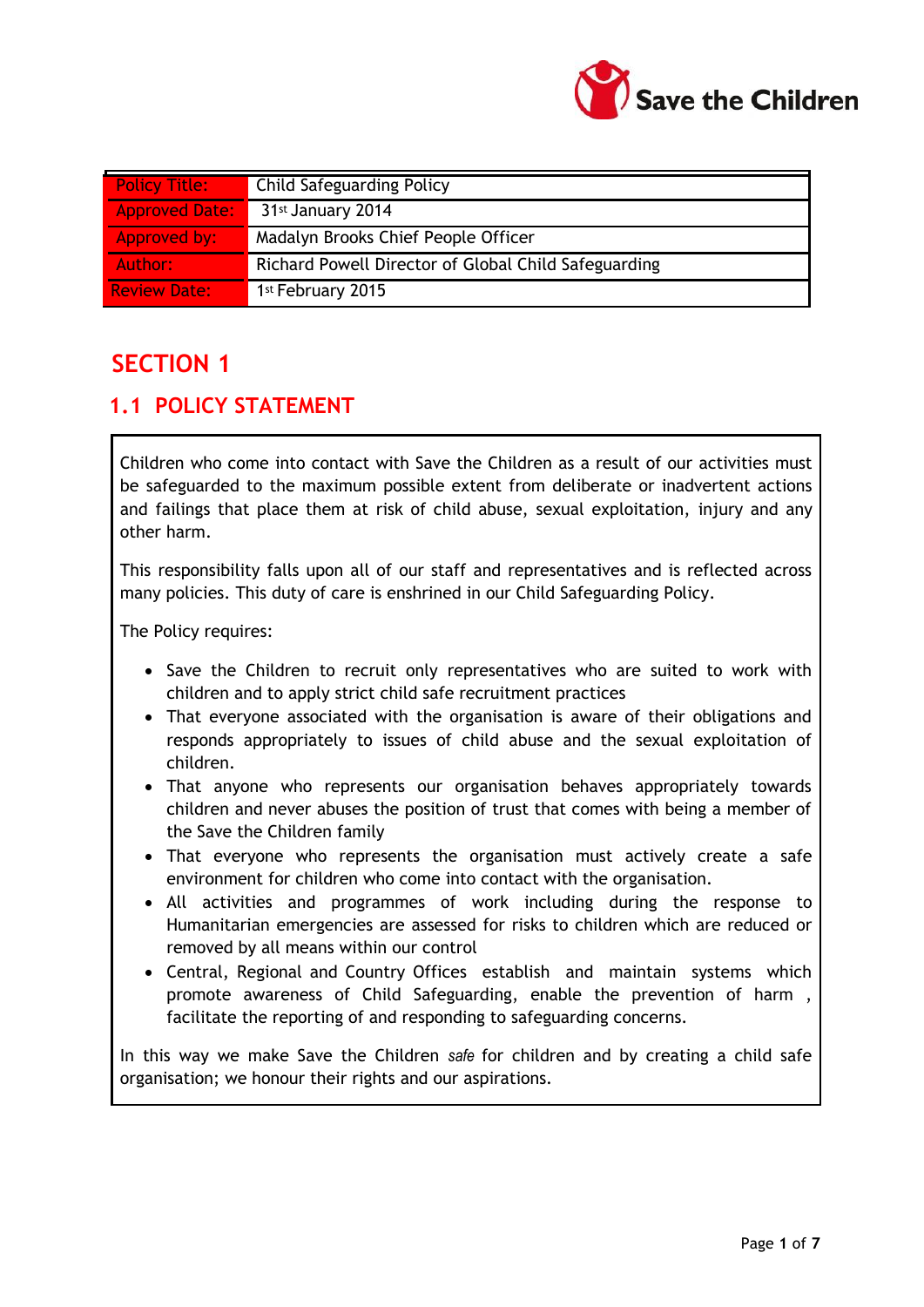# **SECTION 2**

## **2.1 PRINCIPLES**

The Child Safeguarding Policy is committed to and guided by the principles of:

- Personal responsibility. All representatives of Save the Children International must demonstrate the highest standards of behaviour towards children both in their private and professional lives. They have a responsibility to understand and promote the policy. They must do all that they can to prevent, report and respond appropriately to any concerns or potential breaches of the policy.
- Universality. The Policy includes mandatory requirements that apply to everyone in all aspects of Save the Children International's work regardless of how and where they work including during the response to humanitarian emergencies.
- Standards based approach. Save the Children has adopted a standards based approach to Child Safeguarding. Our safeguarding standards and standards of staff behaviour are often higher than those of the national laws and community custom or tradition. Nevertheless, it is our standards that representatives agree to when they join the Save the Children family and it is to these that they will be held account.
- Openness. We aim to create an environment in relation to child safeguarding issues, where any issues or concerns can be raised and discussed
- Transparency and accountability. This is essential in order to ensure that poor practice can be addressed, potentially abusive behaviour can be challenged and best practice promoted.
- Accountability to children and their communities. Through strengthening our internal systems, standards and practice we will be more accountable to the people we aim to serve.
- Children participation and non- discrimination. Children should be empowered to understand their rights in this area, and made aware of what is acceptable and unacceptable, and what they can do if there is a problem or a concern.
- The Best Interest of any children involved. When dealing with a Child Safeguarding concern, the best interest of the child will be our priority and we will strive to ensure their safety, health and well- being including meeting their emotional, psychological and physical needs.
- Confidentiality. All Child Safeguarding concerns/reports/ investigations will be dealt with on a need to know basis and all records will be held securely. Likewise communication will be confidential and secure.
- Timeliness. Given the potential for increased or repeated abuse, timely responses are essential and the accompanying procedures establish mandatory time limits on reporting and responding to concerns.
- Compliance. The policy will be implemented in adherence with the Child Safeguarding Protocol of the Save the Children Association and Save the Children International 2010, the U.N.C.R.C.1989; The Secretary General's Bulletin on Special Measures for Protection from Sexual Exploitation and Sexual Abuse 2003, the U.K. Charity Commissioners and with due consideration to the local legal frameworks.
- Uniformity. This policy applies both during, after and in between work hours.
- Ambition. Save the Children aims to be able demonstrate that it is a leader in the field of safeguarding children.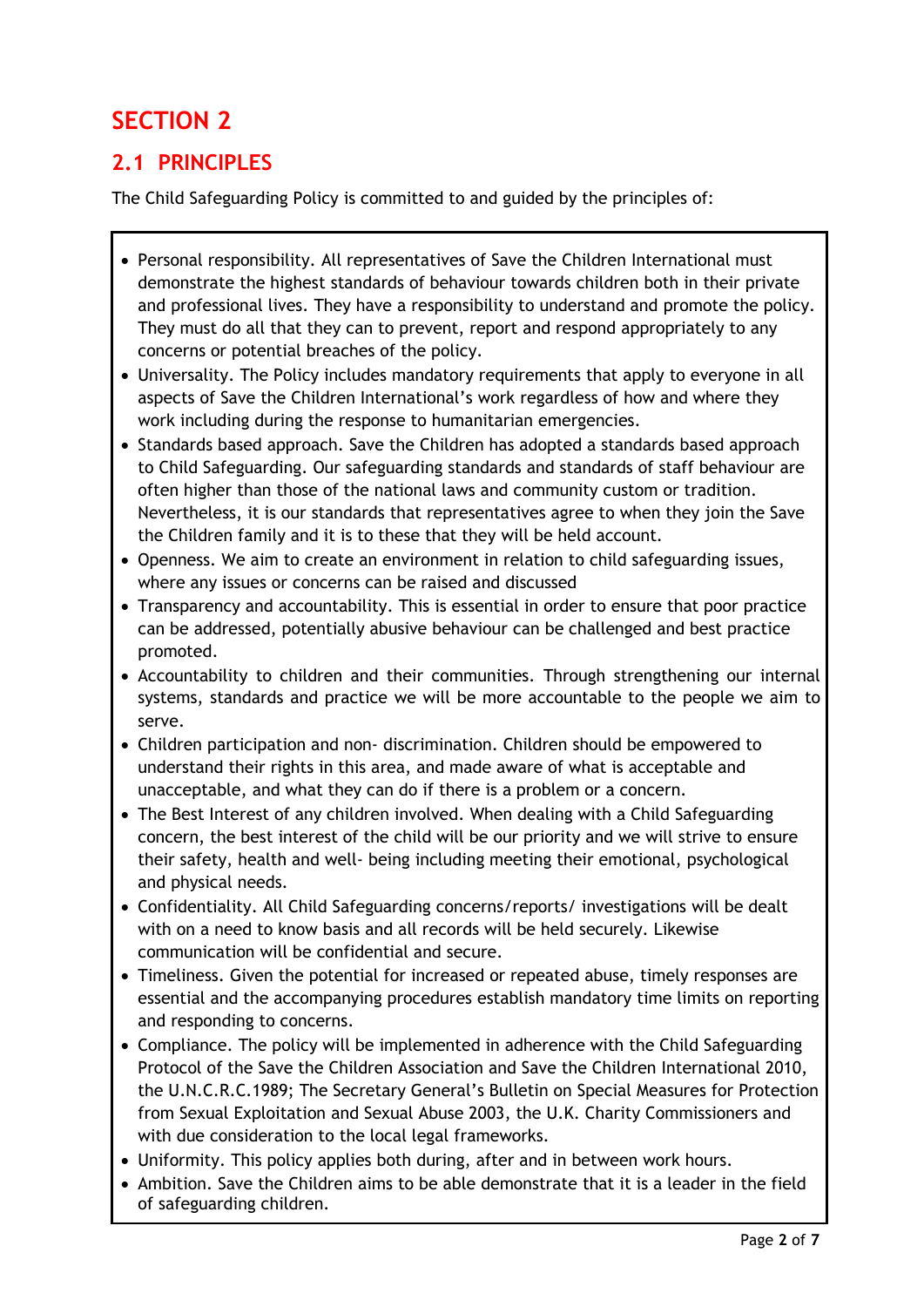Partnership. We will work together with other agencies to promote Child Safeguarding within organisations and Child Protection within the wider community.

## **SECTION 3**

#### **3.1 DEFINITIONS**

| <b>Word/Term</b>          | <b>Definition</b>                                                                                                                                                                                                                                                                                                                                                                                                                                                                                                                                                                                                                                                                      |
|---------------------------|----------------------------------------------------------------------------------------------------------------------------------------------------------------------------------------------------------------------------------------------------------------------------------------------------------------------------------------------------------------------------------------------------------------------------------------------------------------------------------------------------------------------------------------------------------------------------------------------------------------------------------------------------------------------------------------|
| <b>Child</b>              | is defined as anyone under the age of 18 years <sup>1</sup>                                                                                                                                                                                                                                                                                                                                                                                                                                                                                                                                                                                                                            |
| <b>Child Safeguarding</b> | Within Save the Children, the term refers to the set of<br>policies, procedures and practice that we employ to ensure that<br>Save the Children itself is a child safe organisation.                                                                                                                                                                                                                                                                                                                                                                                                                                                                                                   |
|                           | We know that harm can befall children as a result of deliberate<br>actions by a tiny minority of staff and representatives. We have a<br>zero tolerance to such behaviour and pursue rigorous policies to<br>prevent and respond to these issues. We aim to ensure that<br>everyone associated with the organisation is aware of and<br>responds appropriately to issues of child abuse and the sexual<br>exploitation of children. We aim to ensure that anyone who<br>represents our organisation behaves appropriately towards<br>children both in work and outside work and never abuses the<br>position of trust that comes with being a part of the Save the<br>Children family. |
|                           | However, we also know that inadvertent actions, the lack of<br>preventative actions and other failings on our part can and do<br>sometimes have the unintended consequence of causing harm.<br>Plus, preventable accidents can happen. We have seen examples<br>of this across our developmental, humanitarian; fundraising,<br>campaigning and advocacy work in every region where we work.<br>Applying a safeguarding approach to the planning of programmes<br>or in a myriad of other forms of engagement we have with children<br>can be effective in mitigating and removing those risks.                                                                                        |
|                           | In other words, Safeguarding is our attempt to ensure that<br>everything which lies within our control is done to ensure the<br>safety and welfare of children that we work with.                                                                                                                                                                                                                                                                                                                                                                                                                                                                                                      |
|                           | It helps in ensuring the rights of children within their communities<br>are based on sound foundations. Some agencies continue to use<br>the term Child Protection for this aspect of work, however, we                                                                                                                                                                                                                                                                                                                                                                                                                                                                                |

 $10$ .N. Convention on the Rights of the Child 1989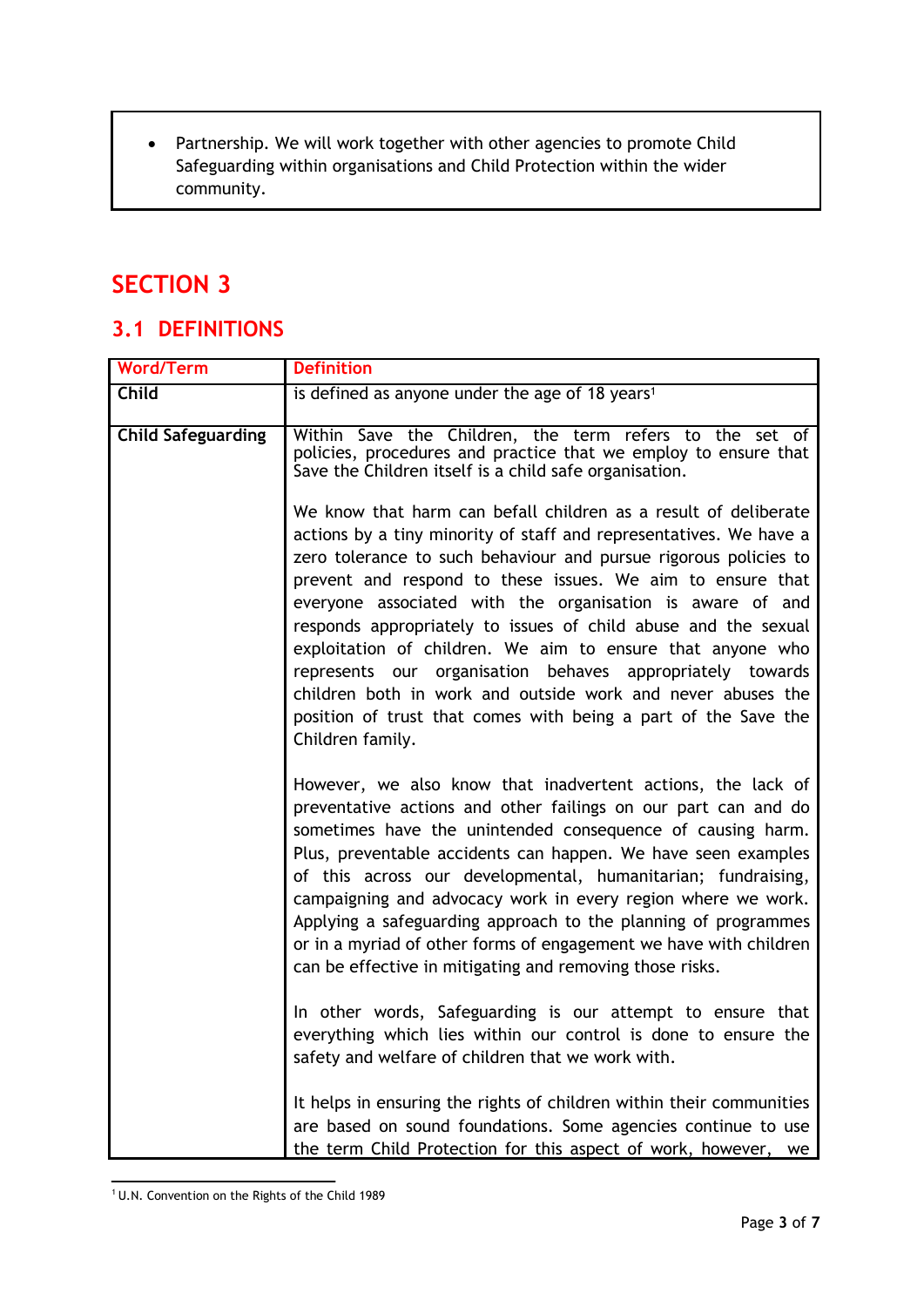|                                           | the term Prevention of Sexual Exploitation and Abuse (PSEA) as<br>outlined                                                                                                                                                                                                                                                                                                                                                                                                                                                                                                                     |
|-------------------------------------------|------------------------------------------------------------------------------------------------------------------------------------------------------------------------------------------------------------------------------------------------------------------------------------------------------------------------------------------------------------------------------------------------------------------------------------------------------------------------------------------------------------------------------------------------------------------------------------------------|
|                                           | in the U.N. Secretary General's Bulletin of 2003.                                                                                                                                                                                                                                                                                                                                                                                                                                                                                                                                              |
| <b>Child Abuse</b>                        | Child Abuse consists of anything which individuals, institutions<br>or processes do or fail to do which directly or indirectly harms<br>children or damages their prospect of safe and healthy<br>development into adulthood The main categories of abuse are<br>defined by WHO as Physical Abuse, Emotional Abuse, Neglect and<br>Negligent Treatment, Sexual Abuse, and Exploitation, Physical<br>Abuse involves the use of violent physical force so as to cause<br>actual or likely physical injury or suffering, (e.g. hitting, shaking,<br>burning, female genital mutilation, torture.) |
|                                           | Emotional or psychological abuse includes humiliating and<br>degrading treatment such as bad name calling, constant criticism,<br>belittling, persistent<br>shaming, solitary confinement<br>and<br>isolation) Sexual Abuse includes all forms of sexual violence<br>including incest, early and forced marriage, rape, involvement in<br>pornography, and sexual slavery. Child sexual abuse may also<br>include indecent touching or exposure, using sexually explicit<br>language towards a child and showing children pornographic<br>material.                                            |
| <b>Sexual Exploitation</b>                | means any actual or attempted abuse of a position of<br>vulnerability, differential power, or trust, for sexual purposes,<br>including, but not limited to, profiting monetarily, socially or<br>politically from the sexual exploitation of another. 2                                                                                                                                                                                                                                                                                                                                        |
| <b>Sexual Exploitation</b><br>of a Child, | The sexual exploitation of a child who is under the age of consent,<br>is child sexual abuse and a criminal offence. An underage child<br>cannot legally give informed consent to sexual activity. Save the<br>Children considers that:                                                                                                                                                                                                                                                                                                                                                        |
|                                           | a. sexual activity with a child without their consent is child abuse<br>and a crime e.g. rape, indecent assault;<br>b. any sexual activity with a child who is under the legal age of<br>consent of the country in which she/he lives and/or in which<br>the offence occurs regardless of whether they consent is child<br>abuse and a crime;<br>consensual sexual activity with a child over the legal age of<br>c.<br>consent of<br>the country in which she/he lives and/or in which the offence<br>occurs, but below 18 years (although not a crime) will<br>be                            |
| The scope of this                         | This Policy applies to:                                                                                                                                                                                                                                                                                                                                                                                                                                                                                                                                                                        |
| policy                                    | Save the Children International staff, whether national,<br>international, full time, part time or engaged on short-term                                                                                                                                                                                                                                                                                                                                                                                                                                                                       |

<sup>2</sup> Secretary General's Bulletin Special Measures for Protection from Sexual Exploitation and Sexual Abuse 2003 ST/SGB/2003/13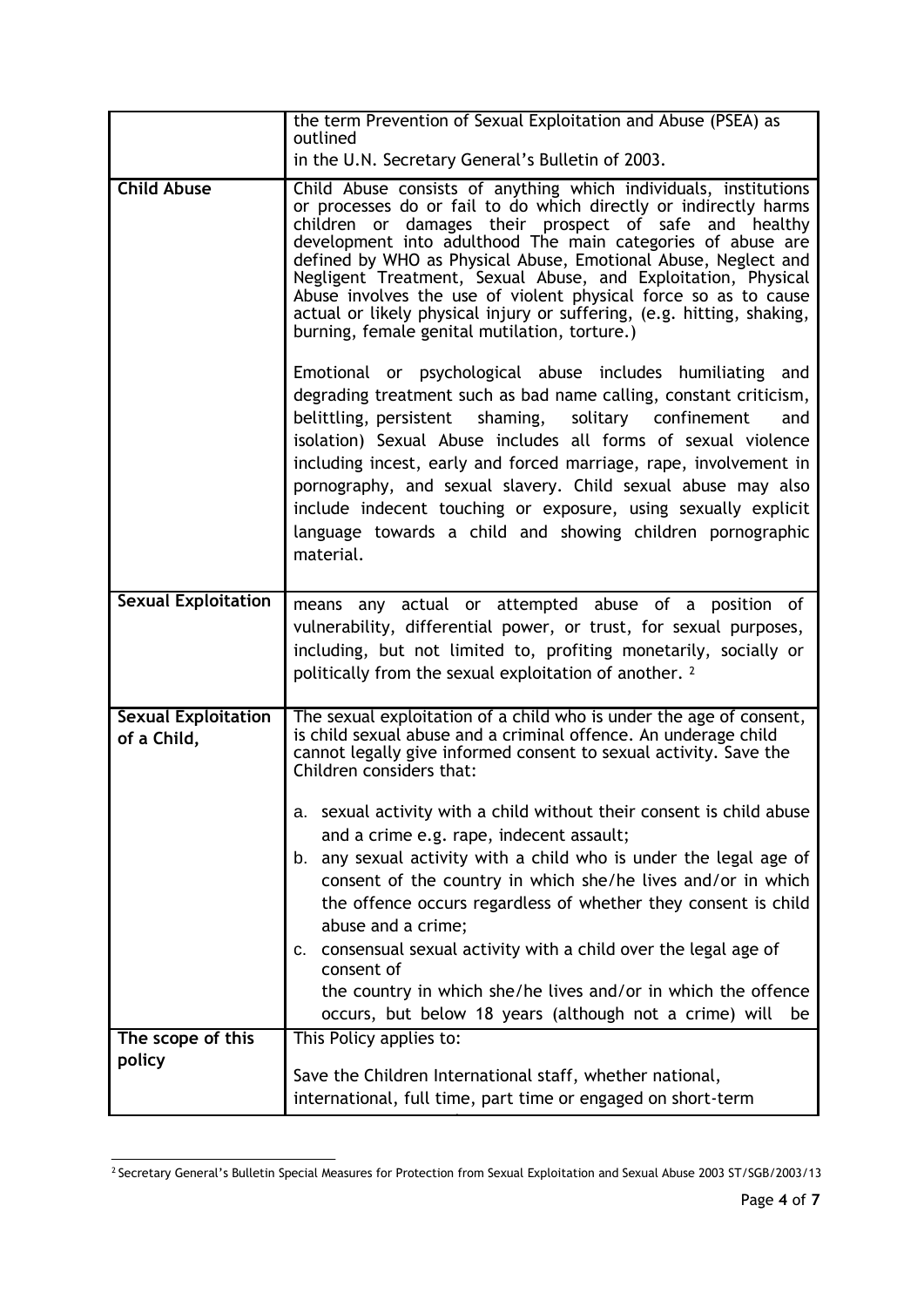researchers etc.

**staff**

- members of SCI, Save the Children members and other representatives (**other representatives**);
	- Volunteers, trustees and board members, staff and representatives of partner agencies (including consortium partners) and any other individuals, groups or organizations who have a formal/contractual relationship with Save the Children International that involves any contact with children (unless it is formally agreed that a partner organisation may enforce its own safeguarding or protection policy), referred to as "**partners or staff of partner agencies**"
	- Donors, journalists, celebrities, politicians and other people who visit Save the Children programmes or offices in order to make contact with children must be made aware that this Policy applies to them while visiting our programmes or offices. (During this time they are referred to as **"representatives")**
	- All of the above must act in accordance with this Protocol in **both their professional and their personal lives.**

Breaches in the policy can lead to disciplinary action including possible dismissal. For partners/contractors breaches can lead up to and including termination of relation including contractual & partnership agreement. Where relevant, the appropriate legal or

other frameworks as per the national laws will be referred to.

## **3.2 SUPPORTING/RELATED DOCUMENTATION**

|                  | <b>Links to Supporting Documentation</b>                                                                                                          |  |  |
|------------------|---------------------------------------------------------------------------------------------------------------------------------------------------|--|--|
| 1.               | A Sample List of Unacceptable Behaviour for Save the Children Representatives,<br>both in Personal Life and Professional Life.                    |  |  |
| 2.               | Code of Conduct                                                                                                                                   |  |  |
| $\overline{3}$ . | <b>Whistle Blowing Policy</b>                                                                                                                     |  |  |
| 4.               | Key Reference Documents [Hyperlinks to be added later]<br>• Child Safeguarding Policy<br><b>Code of Conduct</b><br>• Child Safeguarding Checklist |  |  |
|                  | <b>Management Roles</b><br>• TOR Child Safeguarding Focal Point<br>Global Guidance for Dealing with Cases of Abuse and Exploitation<br>$\bullet$  |  |  |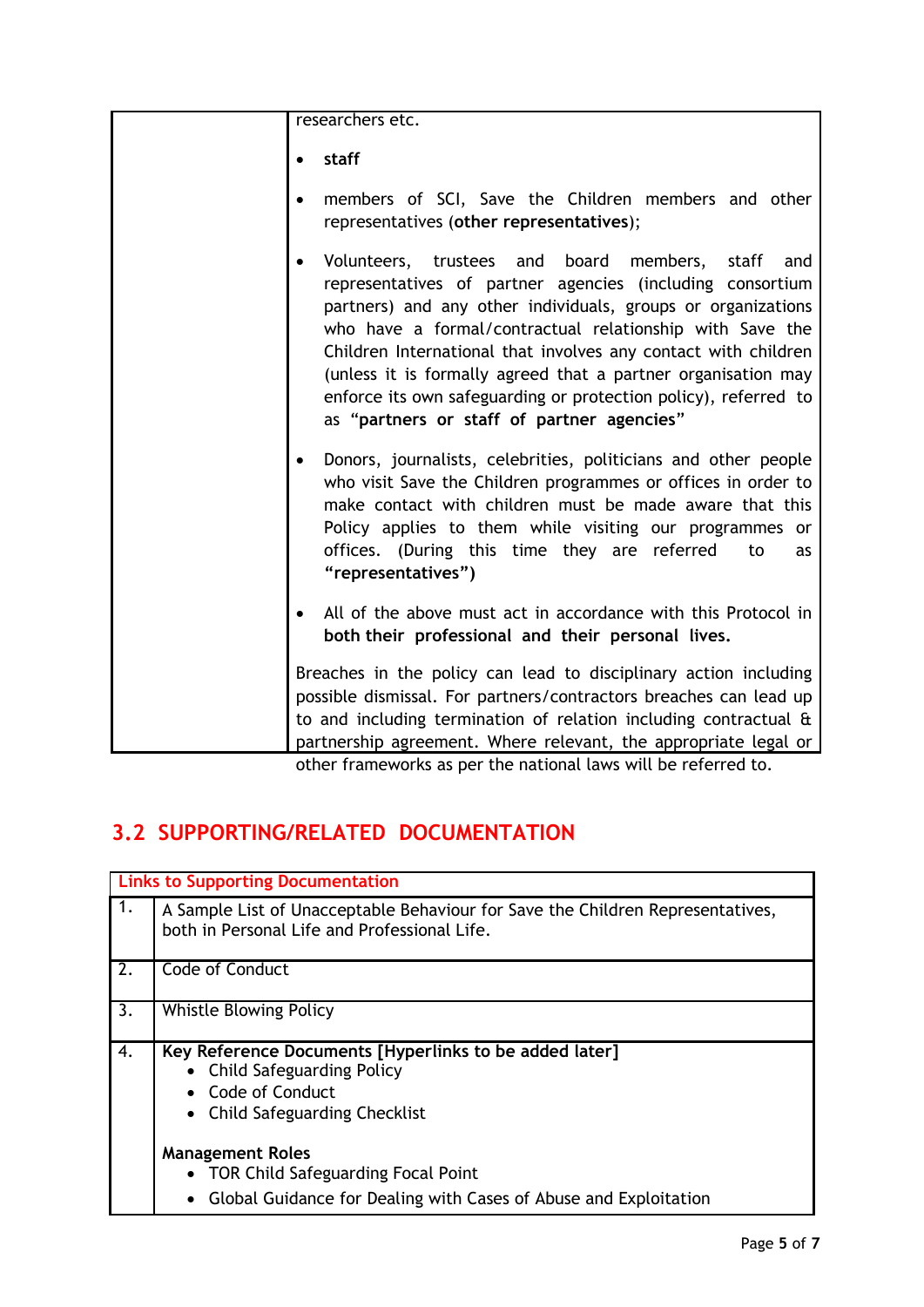| • Child Safeguarding roles in Job Descriptions                                      |
|-------------------------------------------------------------------------------------|
| • T.O.R. Crisis Management Team                                                     |
| • Child Safeguarding Budgeting Tool                                                 |
| <b>Awareness, Induction and Training</b>                                            |
| <b>Country Office Training of Trainers</b>                                          |
| Country Office Training of Child Safeguarding Focal Points<br>$\bullet$             |
| <b>Country Office Introductory Training Materials</b>                               |
| Child safeguarding in Emergencies and Humanitarian Crises: Keeping Children<br>Safe |
| Partners Training: Keeping Children Safe www.keepingchildrensafe.org.uk             |
| Guidance on Cultural Challenges on physical punishment; physical                    |
| punishment in education, early marriage; child labour; Female Genital<br>Mutilation |
|                                                                                     |
| <b>Awareness Raising Material</b>                                                   |
| • Awareness Raising Material Adults                                                 |
| • Awareness raising Material 13-18 years                                            |
| • Awareness raising Material 8-13 years                                             |
| • Awareness raising Material 5-8 years                                              |
| <b>Country or Local Procedures</b>                                                  |
| • Guidance for Country Directors on how to establish Country or Local               |
| Procedures and how to undertake a Mapping Exercise.                                 |
| <b>Risk Assessment and Mitigation</b>                                               |
| • Sample Risk Assessment logs                                                       |
|                                                                                     |
| <b>Visitors</b>                                                                     |
| • Sample PDI statement                                                              |
| Partners, Contractors and Sub Grantees                                              |
| Sample simplified policy for inclusion in contracts                                 |
| • Keeping Children Safe Training materials: www.keepingchildrensafe.org             |

Partnership Assessment Tool/Framework